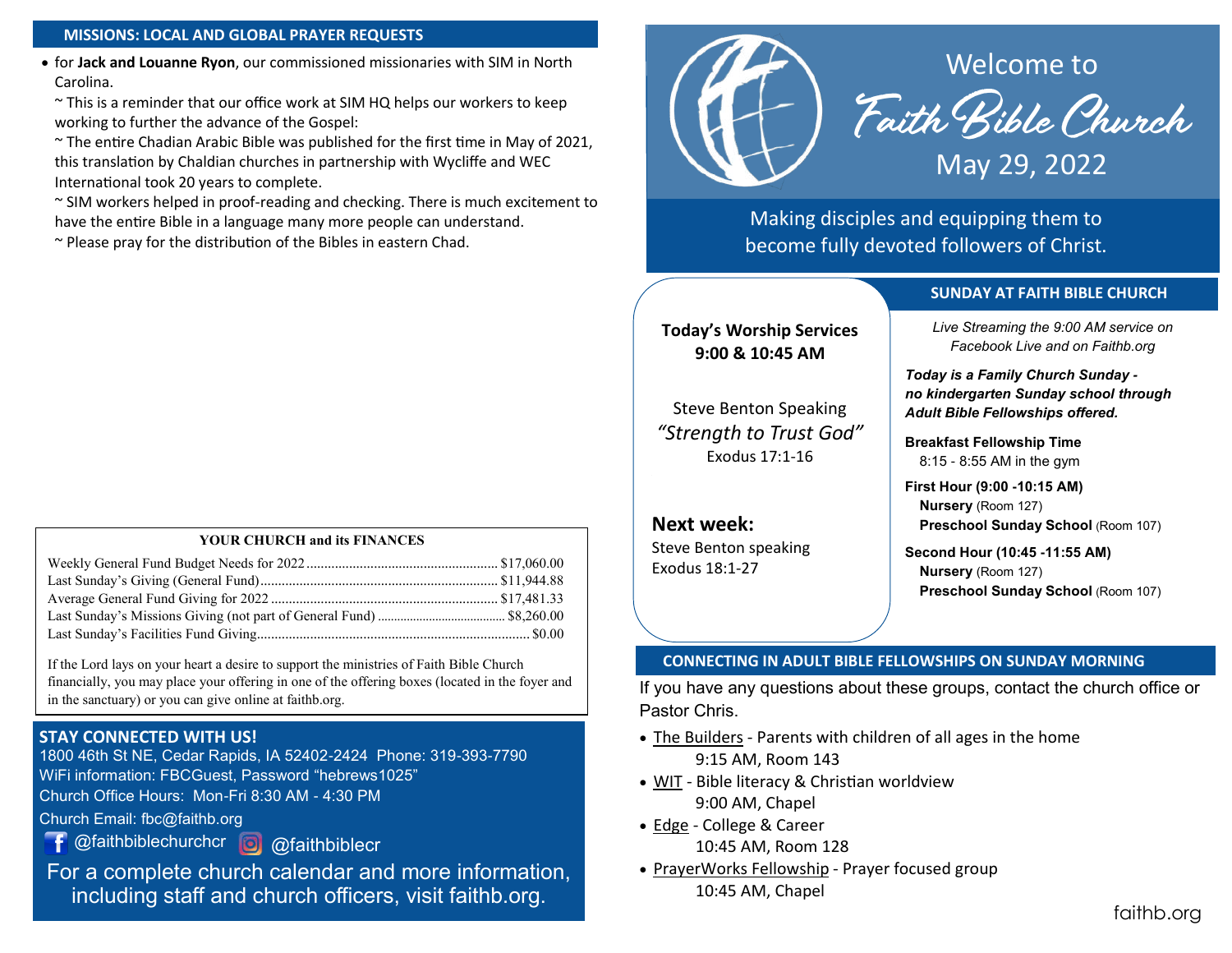# **WELCOME TO THE SUMMER!**

JUNE 1 - MS & HS CROSSROADS SUMMER KICKOFF! WALKING TACOS, GAMES, & MORE! ALL INCOMING 6-12TH GRADE STUDENTS & FRIENDS INVITED! 6:45PM (GRASSY AREA BEHIND) **CHURCH)** 

JUNE 7 - HS COLOR WARS OUTREACH EVENT! DEADLINE TO REGISTER: JUNE 5! JUNE 8 - CEDAR RAPIDS AREA WIDE STUDENT WORSHIP & PRAYER NIGHT @ FBC, 6:30-8PM JUNE 21 - MS LOST ISLAND THEME PARK TRIP! COST: \$45 + \$\$ FOR DINNER. DEADLINE TO **REGISTER: JUNE 18!** 

DOWNLOAD SUMMER CALENDARS, REGISTER FOR EVENTS, & GET MORE INFO: HTTPS://LINKTR.EE/FBCCROSSROADS

## **CHILDREN'S MINISTRY UPDATES:**



**AVAILABLE IN THE FOYER.** 

#### **CONNECTION POINTS:**

## **Adult Bible Fellowship Information**

#### **Walking in the Truth - WIT** (Bible Literacy) - 9:00 AM, Chapel

The WIT group is looking into the book of Deuteronomy and how the second rehashing of the 10 commandments played out. This fresh look at how we're challenged to line up our lives with the Lawgiver is worth looking into in a deeper way. Come think through what it looks like to live life obeying His instruction.

**Builders ABF** (Parents with kids in the home) **-** 9:00 AM, Rm 143 Jesus' message challenges people to turn to Him and trust in Him. The gospel of Mark records this challenging message! Come hear the message of Mark's gospel on location in Israel and let it impact you and your life like it did for the first hearers.

**PrayerWorks Fellowship** (Prayer Focused) – 10:45 AM, Chapel **\*new location** This prayer fellowship focuses prayer weekly on our church family, missionaries we have sent out, our local community, and the world. Come pray with us!

#### **Edge (College & Career)** – 10:45 AM, Rm 128

This young adult group is looking deeper in the life of Christ as they learn and seek to put into practice Jesus' strategy for making disciple-makers. Come and connect.

Mosaic **Thursdays, 6:00 – 8:00 PM at FBC, for singles: college to age 29.**

Mosaic is a ministry for young singles (typically in their 20s) to be able to connect and grow in their Christian walk. There is a time of fellowship over food, followed by a study time.

#### **CONNECTION POINTS:**

#### Men's Ministry:

The men will not be meeting June 1, 8, or 15. Join us again on June 22 (Wednesday mornings at 6:30 AM in the chapel). The current study is from the Colson Center called "What Would You Say?" that wrestles with some of the tough questions Christians encounter about faith and the Bible. Each week is a stand alone lesson so come as you are able! Contact Pastor Levi for more info ([levi@faith](mailto:levi@faith-cr.org)-cr.org).

#### **ANNOUNCEMENTS:**



Happening June 13-17, you will not want to miss this week. Sign up your children today! Go to faithb.org or visit the CM desk.

• For children in Kindergarten through 6th Grade for the 2022-23 School year.

## Join us for VBS decorating preparations each week (tracing and painting)!

Wednesdays: 6 PM before Crossroads in Rm 126 (enter through the SW Student Ministry Door) Thursdays: 9 AM - 4 PM Saturdays: 9 AM - 12 PM

### SIGN UP TO VOLUNTEER! Go to faithb.org

- We are in need of \*Guides, Prayer Partners, Preschool Workers, Games, Nursery Workers, \*Registration Tables, Greeters... We need you!!!
- Preschool and nursery care is provided for workers' children during VBS
- We need people to help with first-day prep on June 10, set up on the 12th after church, meal set up on the 16th, and tear down on the 17th.

#### **For more information, contact Pastor Chris in the office, 393-7790 or chris@faith-cr.org. We can find a place for you to serve!**

**\*There will be information meetings for Guides, Craft Helpers and Registration workers on Thursday, June 9 at 7 PM.**

## <u>VBS NEIGHBORHOOD CANVAS</u> SUADAY, JUAE 6, 4 PM

Help us get the word out about our Vacation Bible School. We will meet at the church and walk the neighborhood, handing out VBS invites. All will finish with a meal back at church. Questions? Contact Pastor Chris, [chris@faith](mailto:chris@faith-cr.org)-cr.org or 319.393.7790.